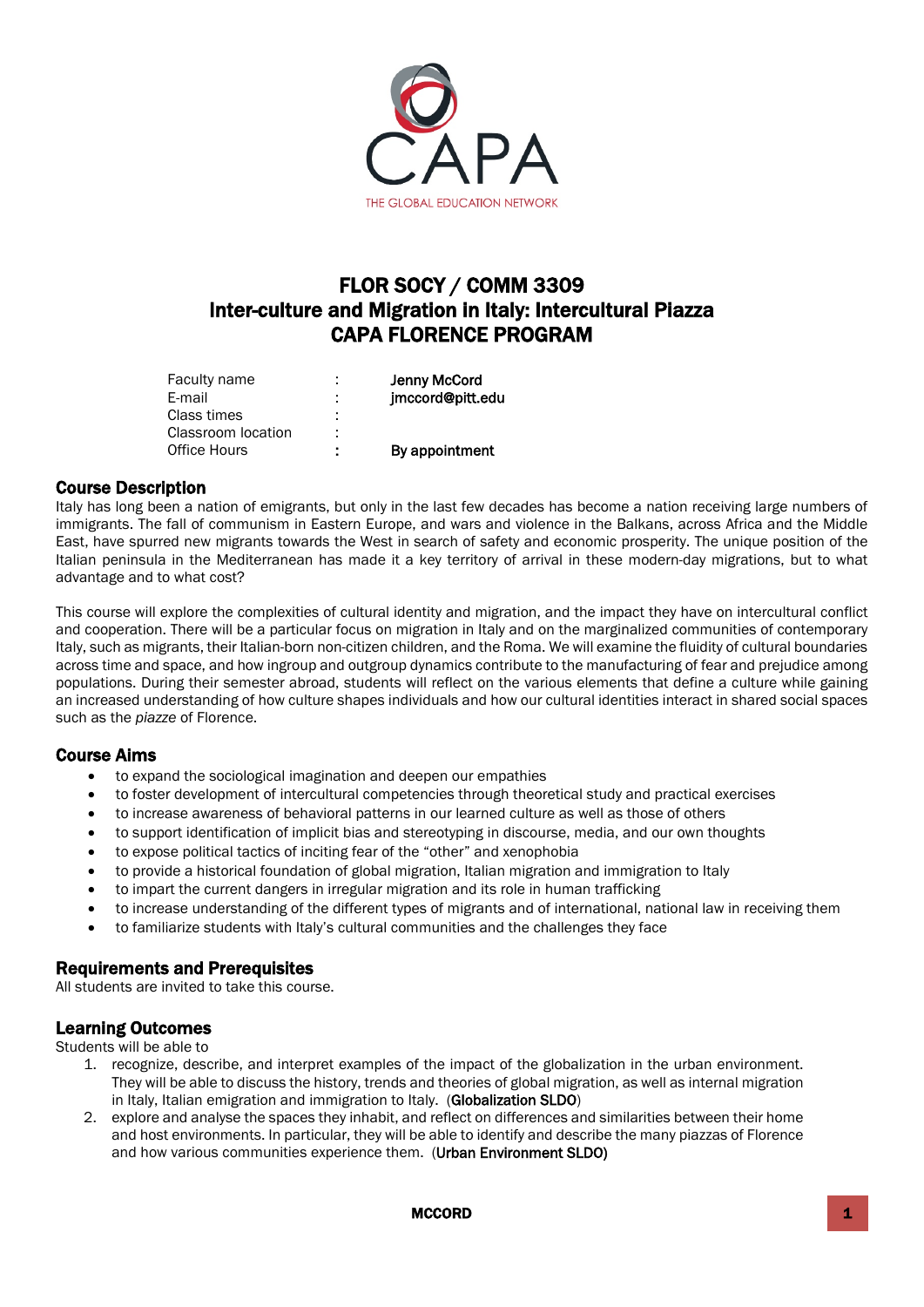- 3. understand concepts and implications of the realities of power, privilege, and inequality in urban environments. Students will be able to better recognize their own hidden biases and prejudice acquired through cultural conditioning. They will be able to identify marginalized communities in Italy, greater empathize with these vulnerable populations and understand the circumstances that threaten their securities. Students will be able to explain why perceptions of reality are culturally and individually unique. (Social Dynamics SLDO)
- 4. describe, interpret, and respect the differences and similarities within their student community and between their home country and Italy. They will be able to describe various cultural taxonomies and how they relate to intercultural negotiation of meaning. Students will be able to communicate more effectively with people from different backgrounds. (Diversity SLDO)
- 5. gain insight into their personal and professional development that occurred during their CAPA learning abroad experience, with emphasis on the skills they acquired that will be of particular interest to future employers and graduate school admissions officers, including: global perspective, cultural awareness, problem solving, adaptability and career-based skills. (Personal and Professional Development SLDO)

# Class Methodology

Classes will be held at the CAPA center (unless otherwise indicated) every week for three hours and will involve diverse pedagogical approaches that engage with various learning styles: open discussion, pair and group work, lectures, film screenings, presentations, role playing, socio-cultural problem sets, ethnographic visits to local intercultural settings.

We will begin our lessons with a class discussion based on journal entries that are free responses to weekly cultural and intercultural prompts. Following this discussion, we will go over the readings and reading questions assigned for homework. A lecture will follow with a break midway through the class. The second part of our lessons will begin with short individual presentations on the various *piazze* in Florence and the actors within them, as well as on current events that treat interculture and/or migration. Twice during the semester we will have group presentations wherein students will split up and rotate from group to group, learning from representative mini lessons before returning to their original groups to share information gathered. In the other ten lessons, we will work on practical exercises and role playing activities to focus on developing specific intercultural competencies. The remaining time of each lesson we will dedicate to viewing and discussing scenes from various documentaries and films.

#### Field Components

CAPA provides the unique opportunity to learn about the city through direct, guided experience. Participation in field activities for this course is required. You will actively explore the Global City in which you are currently living. Furthermore, you will have the chance to collect useful information that will be an invaluable resource for the essays/papers/projects assigned in this course.

#### The assigned field components are:

1. One of the following lectures from NYU's *La Pietra Dialogues* at Villa Sassetti.

Atavistic Fear of the Other: Between Reality and Propaganda, 6-8.00pm, 13 September Writer **Pap Khouma** will talk about his book *Io, venditore di elefanti* and engage in a dialogue, along with activist **Pape Diaw**, about immigration in Italy. The dialogue will be moderated by NYU Florence´s **Suzanne Menghraj** and journalist **Imma Vitelli**.

Racism in Italy during Fascism and Beyond? 10am-12pm, 3 October

**Arturo Marzano**, University of Pisa, *The Racial Laws in Italy: Short and Long-term Implications*

**Annalisa Capristo**, Center for American Studies in Rome, **"***Gather What You Can and Flee": Mussolini's Race Laws and the Jewish Intellectual Emigration from Fascist Italy*

**Toshio Miyake**, Ca' Foscari University of Venice, *The 'Japanese Race' in "La Difesa Della Razza" (1938-43): Whiteness and Yellowness in Fascist Italy*

**Vito Zagarrio**, Roma Tre University, *"Harlem's" Ghost: Racism in Fascist Cinema and the Representation of Racism in Italian Cinema*

Migrations and Diasporas, 2.15-4.15pm, 3 October

**Laura De Giorgi**, Ca' Foscari University of Venice, *Notions of Race and Civilization in Italian Travel Literature about China from Fascism to the Cold War*

**Anna Marsden**, Independent Scholar, *Impact of Discrimination and Ethnic Labeling on Second Generation Chinese in Italy*

**Kathryn Lum**, University of Nottingham, *Racism and the Indian Communities in Italy* **Monica Gonzalez Correa**, European University Institute, *www.monitoracism.eu*

The Evolving Italian Context, 4.30-6.30pm, 3 October

**Eva Garau**, University of Cagliari, *From Strangers to Enemies: A Historical Account of Italian Legislation on Immigration and Citizenship*

**Angelica Pesarini**, NYU Florence, *La Difesa Della Razza: The Resurgence of the Language of Race in the Italian Political Discourse*

**Gaia Giuliani**, University of Coimbra, *Race, Gender and the Nation in Contemporary Italy*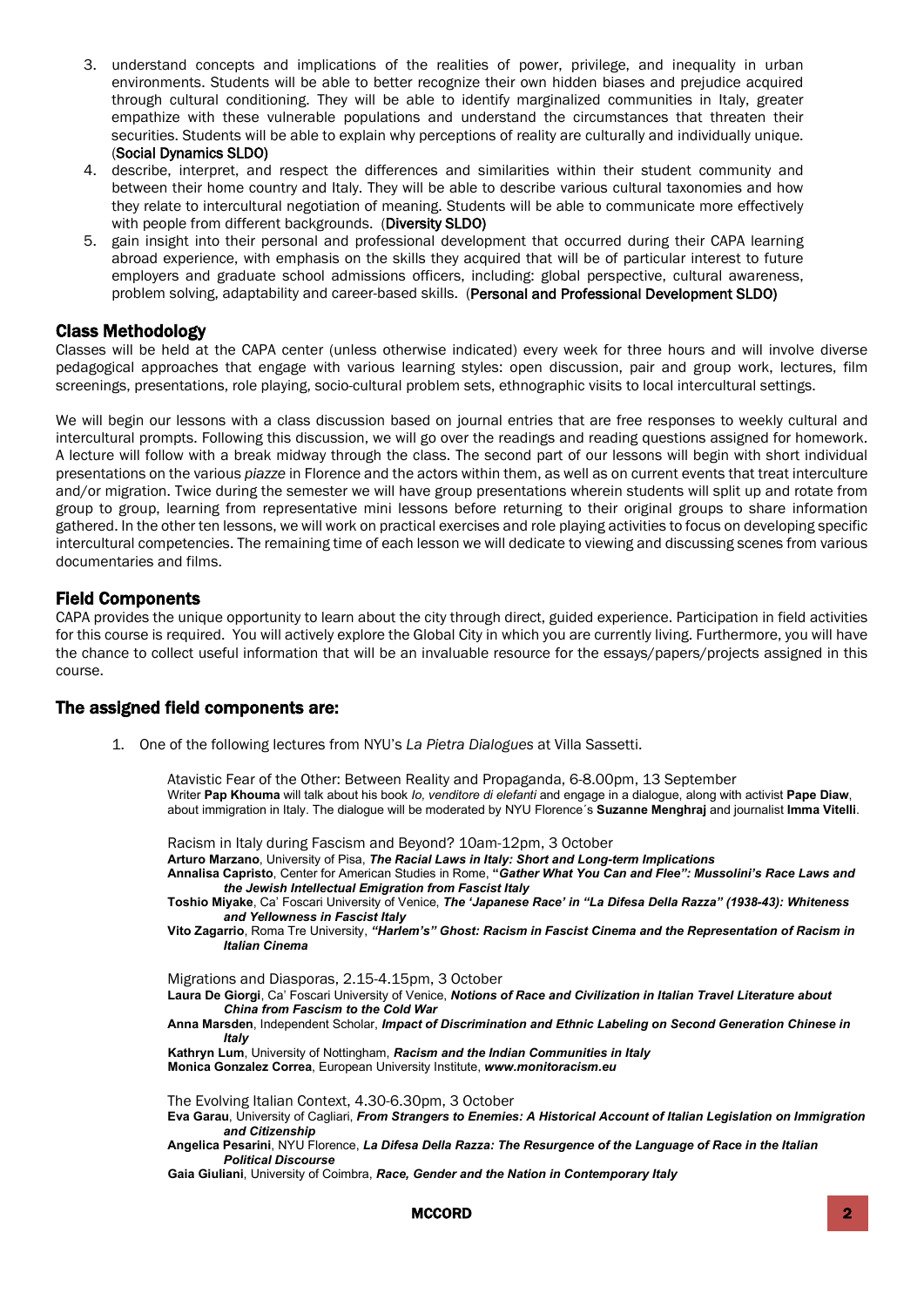*2.* A guided visit to Anelli Mancanti, an intercultural association of volunteers in via Palazzuolo 8. Anelli Mancanti provides daily Italian language classes to migrants, as well as various language classes and courses (theater, computer, driving license preparation), debates and discussions open to the entire community. They offer weekly open appointments with lawyers, doctors and integration operators, and participate in various initiatives around the city that facilitate intercultural communication in the Florentine territory. We will participate in one of their monthly dinners, Chi C'è C'è. 27 November, 9-10.30pm

Students are also strongly encouraged to participate in co-curricular program activities; faculty will suggest those of particular interest to this class and our course content.

# Mid-Term & Final Exams

#### The mid-term exam consists of:

- A) multiple choice questions on lectures and readings covered in class to date
- B) fill in the blank questions on lectures and readings covered in class to date
- C) short answer questions on lectures and readings covered in class to date
- D) short essay writing on an intercultural miscommunication problem (2 hours)

#### The final exam consists of:

- A) multiple choice questions on lectures and readings covered in class to date
- B) fill in the blank questions on lectures and readings covered in class to date
- C) short answer questions on lectures and readings covered in class to date
- D) short essay writing on an intercultural miscommunication problem (2 hours)

#### Assessment/Grading Policy

| Descriptor       | Alpha | UK        | US    | <b>GPA</b> |
|------------------|-------|-----------|-------|------------|
| <b>Excellent</b> | A     | $75+$     | $93+$ | 4.0        |
|                  | А-    | 70-74     | 90-92 | 3.7        |
| Good             | B+    | 66-69     | 87-89 | 3.3        |
|                  | В     | 63-65     | 83-86 | 3.0        |
|                  | В-    | 60-62     | 80-82 | 2.7        |
| Average          | C+    | 56-59     | 77-79 | 2.3        |
|                  | С     | 53-55     | 73-76 | 2.0        |
|                  |       |           |       |            |
| Below Average /  | $C-$  | 50-52     | 70-72 | 1.7        |
| Poor             | D+    | 46-49     | 67-69 | 1.3        |
|                  | D     | $40 - 45$ | 60-66 | 0.7        |
|                  |       |           |       | 1.0        |
| Fail             | F     | $<$ 40    | <60   | 0          |

# Grade Breakdown and Assessment of Learning Outcomes

| <b>Assessment Task</b>             | Grade % | <b>Learning Outcomes</b> | Due Date           |
|------------------------------------|---------|--------------------------|--------------------|
| <b>Class participation/journal</b> | 20%     | all                      | <b>Weekly</b>      |
| <b>Oral Presentation</b>           | 10%     | all                      | <b>Weekly from</b> |
| $1$ X 5 min presentation           |         |                          | Week 3             |
| <b>Group presentations</b>         | 20%     | all                      | Week 3 and         |
| 2 X 10 min presentation            |         |                          | week 11            |
| Midterm exam                       | 25%     | all                      | Week 6             |
| Multiple choice (20%)              |         |                          |                    |
| Fill in the blank (25%)            |         |                          |                    |
| Short answer (30%)                 |         |                          |                    |
| Short essay (25%)                  |         |                          |                    |
| <b>Final Exam</b>                  | 25%     | all                      | Week 14            |
| Multiple choice (20%)              |         |                          |                    |
| Fill in the blank (25%)            |         |                          |                    |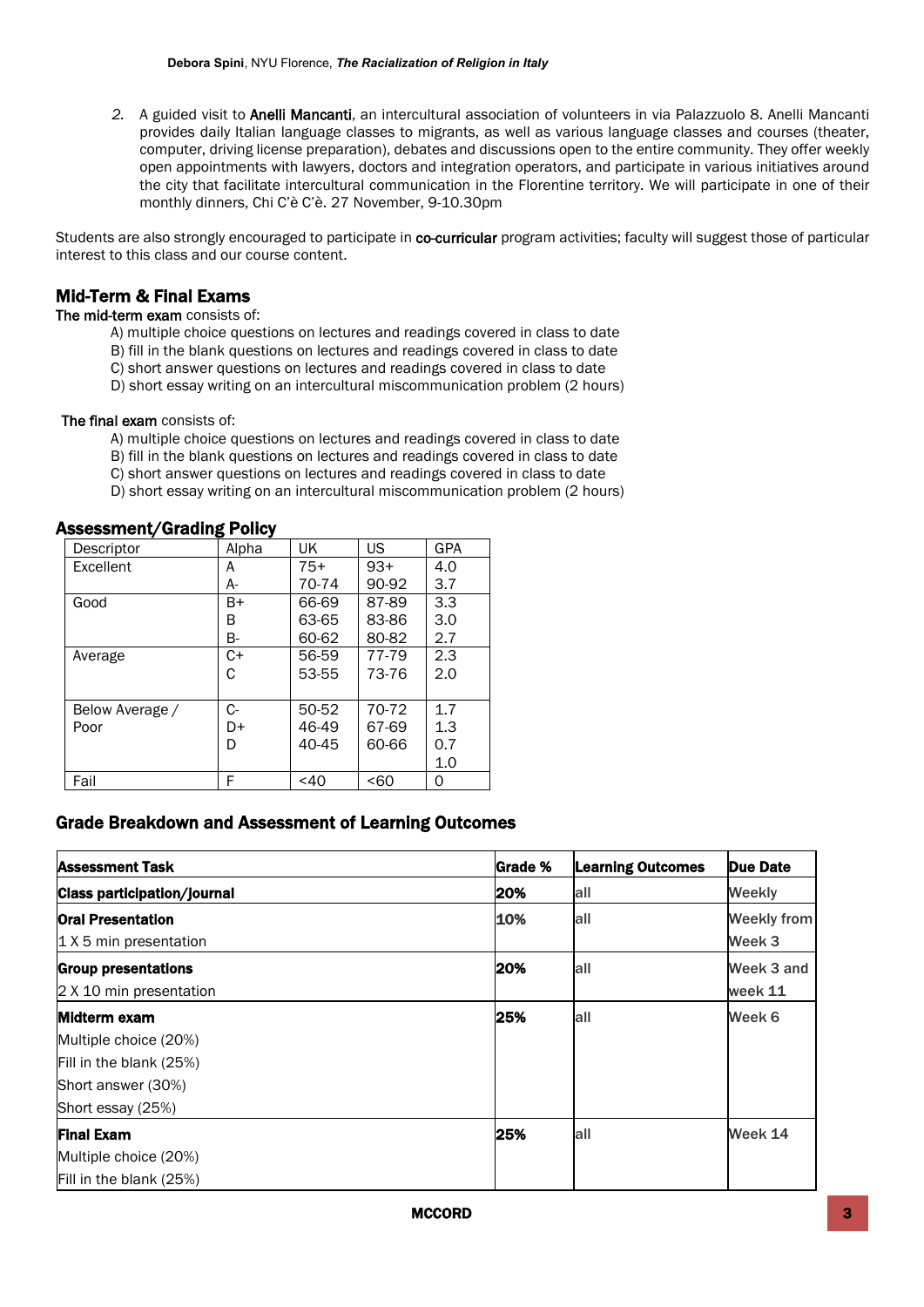| Short answer (30%) |  |  |
|--------------------|--|--|
| Short essay (25%)  |  |  |

# **Assignments**

Students are expected to complete all readings and assignments before coming to class. Reading questions may be found on CANVAS and will be discussed at the beginning of each lesson.

#### Individual presentation (1)

#### EITHER

#### Piazze of Florence

Each student will give a short presentation on a Florentine piazza of their choice. Presentations should include relevant history of the piazza and its name, location in the city (neighborhood), the buildings that comprise its perimeter and the monuments within, and personal reflections on the piazza's role in the life of the city. Students are also asked to observe the people one finds there during at least two different times of day (morning/afternoon and evening) and report on how they experience the social space. Photographs of the piazza at different times of day are to be emailed to *jmccord@pitt.edu* no later than the day before the presentation. See rubric below for scoring justification.

#### OR

#### Intercultural article

Each student will present an article of his or her choosing and stimulate a brief follow-up discussion in class. Articles may come from newspapers, magazines or online news sites, and must address an intercultural issue either in Italy or in another national or international context. Presentations should last 5 minutes and should include: information on the source of the article (newspaper/magazine/news site, journalist/scholar), a synopsis with relevant historical, political background of the event or argument, a personal reflection on the article's contents and perspective taken by the writer, and an exploration of how it relates to issues covered in our course. To ensure a response from peers, presenters will be asked to prepare openended questions (3) related to their presentations that they intend on posing to the class. These questions and a link to the article should be turned in via email [\(jmccord@pitt.edu\)](mailto:jmccord@pitt.edu) no later than the day before the presentation is due. See rubric below for scoring justification.

News sources may include but are not limited to Al Jazeera (English) http://www.aljazeera.com/ BBC News http://www.bbc.co.uk/news/ Der Spiegal (English) http://www.spiegel.de/international/ NPR News http://www.npr.org/ The Times of India (English) http://timesofindia.indiatimes.com/international-home China Daily (English) http://www.chinadaily.com.cn/ The Guardian http://www.guardian.co.uk/ The International Herald Tribune http://global.nytimes.com/ The Globe and Mail <http://www.theglobeandmail.com/> The Wall Street Journal [http://www.wsj.com](http://www.wsj.com/) Corriere della Sera (English) <http://www.corriere.it/english/> Democracy Now! http://www.democracynow.org

#### GROUP PRESENTATIONS (2)

#### Cultural taxonomies

Each group will prepare a poster for either Hall's, Hofstede's, Schwartz's, or the GLOBE cultural taxonomy, synthesizing the approach to variation in cultural patterns and giving specific examples for each theoretical category. All group members should be knowledgeable of their respective taxonomy and be prepared to present the poster to small groups of peers in class. On the day of presentations, mixed groups will rotate so that everyone has a turn at presenting while the rest of the group members simultaneously take notes at other mini presentations.

#### Cultural communities

Each group will prepare a PowerPoint presentation for a cultural community of contemporary Italy, e.g. the Roma, the Chinese, Nigerian sex workers, Senegalese itinerant vendors, *badanti* carers. Histories of the communities as well as the difficulties they face may be found in readings specific to each group. Each group member should take an equal part in the presentation to the class.

#### Dress Code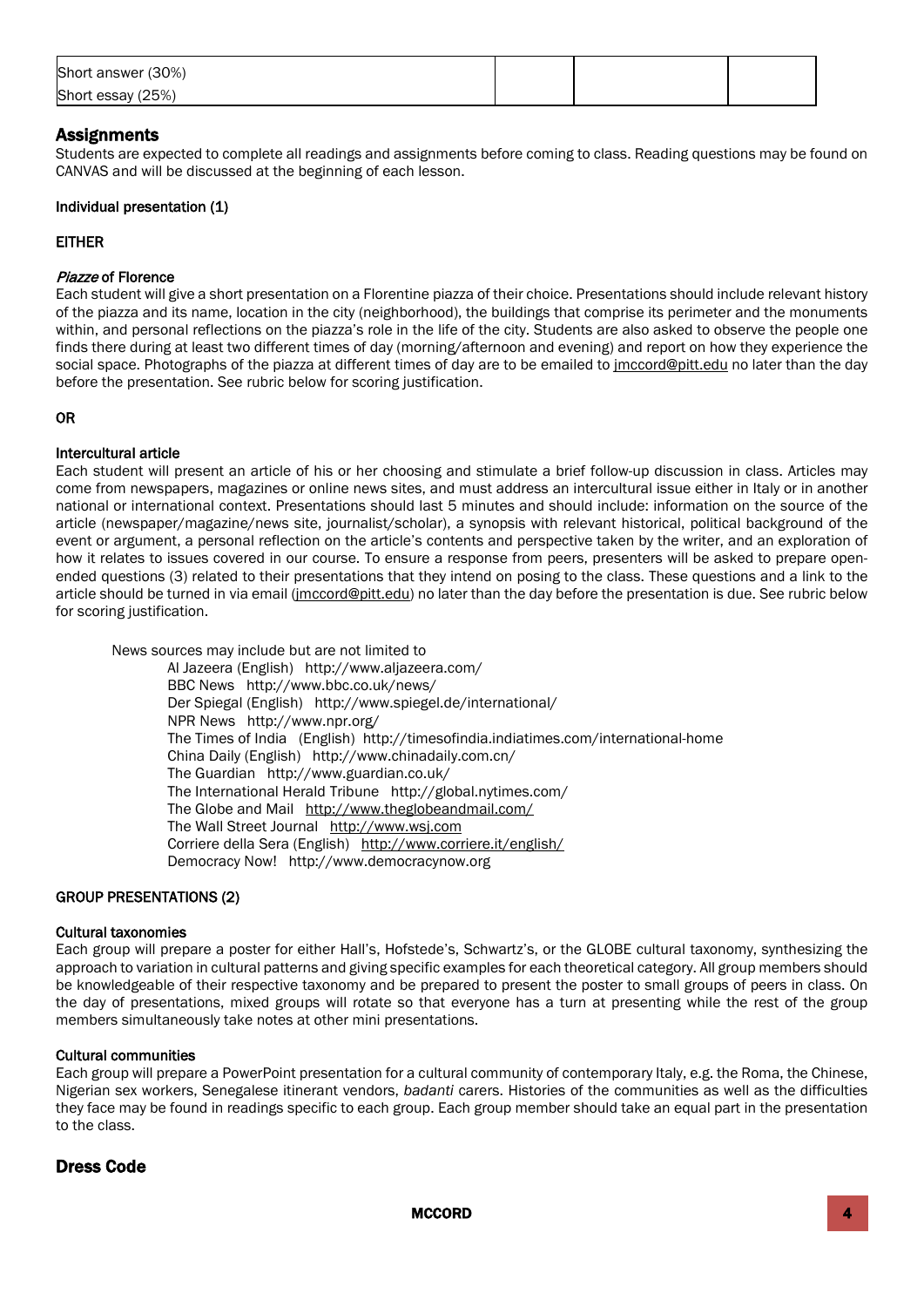When attending lectures at host venues or in visiting religious sites, students should dress modestly out of respect for cultural norms, in clothing that is not ripped and that covers shoulders and the majority of our legs.

# Course Materials

There are no materials to be purchased for this course.

#### Required Readings:

All readings may be found on CANVAS. See schedule below for specific weekly assignments.

#### Recommended Readings:

Benaji, Mahzarin, and Anthony Greenwald. *Blindspot: Hidden biases of good people.* Delacorte Press, 2013. Castles, Stephen, et al. The age of migration: international population movements in the modern world. 5<sup>th</sup> ed., Palgrave Macmillan, 2014.

Haidt, Jonathan. *The righteous mind: why good people are divided by politics.* Penguin, 2012.

Hooper, John. *The Italians*. Penguin, 2016.

Lustig, Myron W., and Jolene Koester. *Intercultural competence: interpersonal communication across cultures*. 7<sup>th</sup> ed., Pearson, 2013.

Mammone, Andrea, and Giuseppe A. Veltri. *Italy today: the sick man of Europe.* Routledge, 2010. Yoors, Jan. *The gypsies*. 1967. Waveland Press, 1987.

#### SUNY-Oswego On-line Library Resources

Students are advised to review assignments and readings. If you do not have access to sufficient additional resources from your home institution to complete the coursework for this class, you may request access to the on-line library resources of SUNY-Oswego[:http://libraryguides.oswego.edu/c.php?g=500670](http://libraryguides.oswego.edu/c.php?g=500670)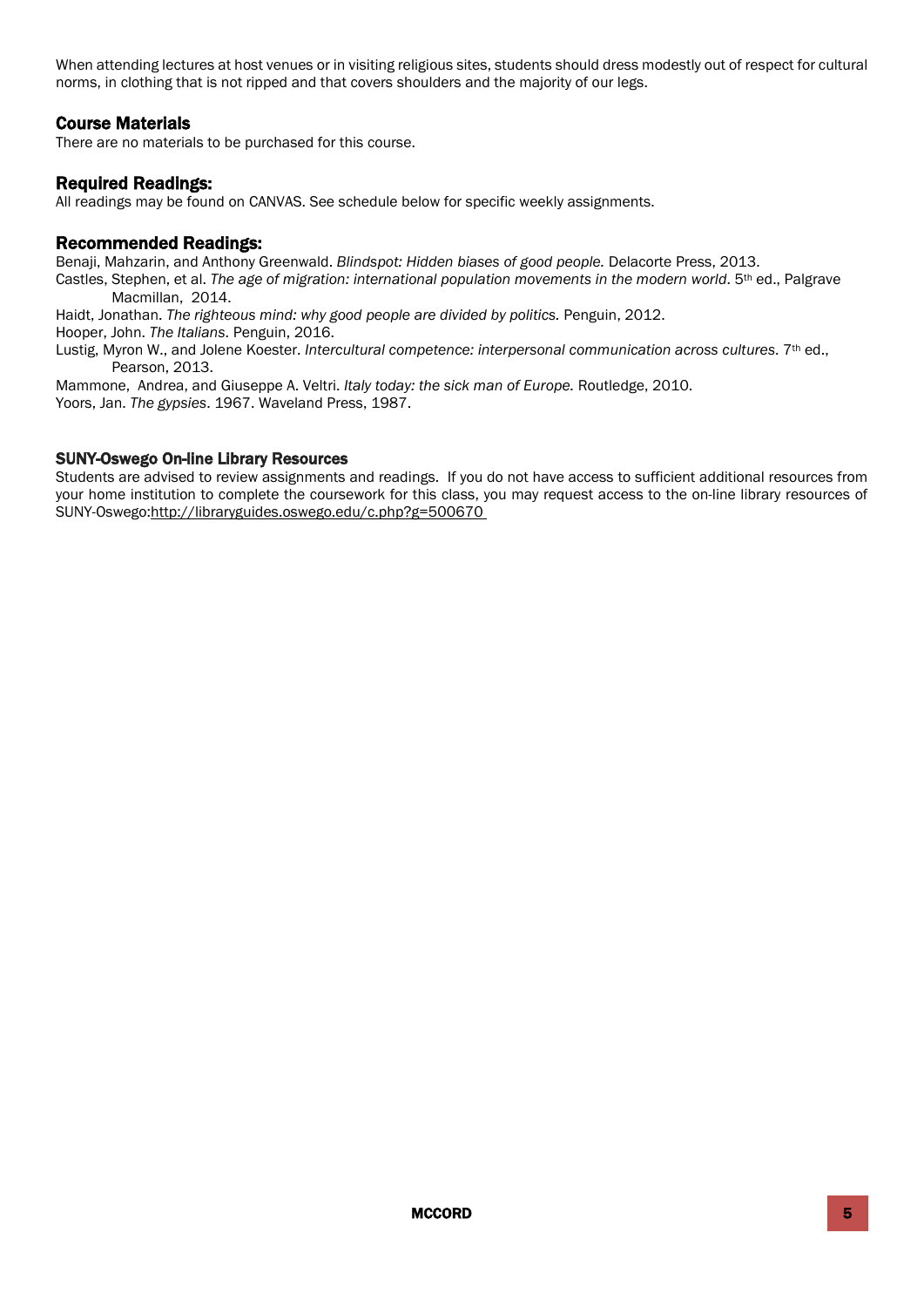# Participation rubric<br>Name:

| Name:                                             | Date: _________ |     |
|---------------------------------------------------|-----------------|-----|
| Asking and answering questions voluntarily        | 4 3 2 1 0       |     |
| Preparedness                                      | 4 3 2 1 0       |     |
| Classroom behavior, digital detach                | 4 3 2 1 0       |     |
| Punctuality                                       | 4 3 2 1 0       |     |
| Contribution to pair work, small group discussion | 4 3 2 1 0       |     |
|                                                   |                 | -20 |
| $4 =$ excellent                                   |                 |     |
| $3 = good$                                        |                 |     |

2= average  $1$  = fair

|  | 1 = fair   |
|--|------------|
|  | $0 =$ poor |

# Piazza presentation rubric

| Name:<br>Date:                                                    |       |  |
|-------------------------------------------------------------------|-------|--|
| Presentation of piazza (history, neighborhood, name)              | 2 1 0 |  |
| Presentation of buildings and monuments                           | 2 1 0 |  |
| Presentation of social element (people, activities, interculture) | 210   |  |
| Personal reflections on piazza's role in life of city             |       |  |
| Images of piazza scenes at different times of day                 |       |  |
|                                                                   |       |  |

2 = excellent 1= average  $0 = poor$ 

/ 10

#### Article presentation rubric

| Name:                                          | Date:          |  |
|------------------------------------------------|----------------|--|
| Presentation of source (newspaper, journalist) | 2 1 0          |  |
| Presentation of topic                          | 210            |  |
| Personal reflection, opinions                  | 210            |  |
| Explanation of relevance to topics studied     | 2 1 0          |  |
| Generation, moderation of discussion           | $2^{\prime}$ 1 |  |
|                                                |                |  |

2 = excellent 1= average  $0 = poor$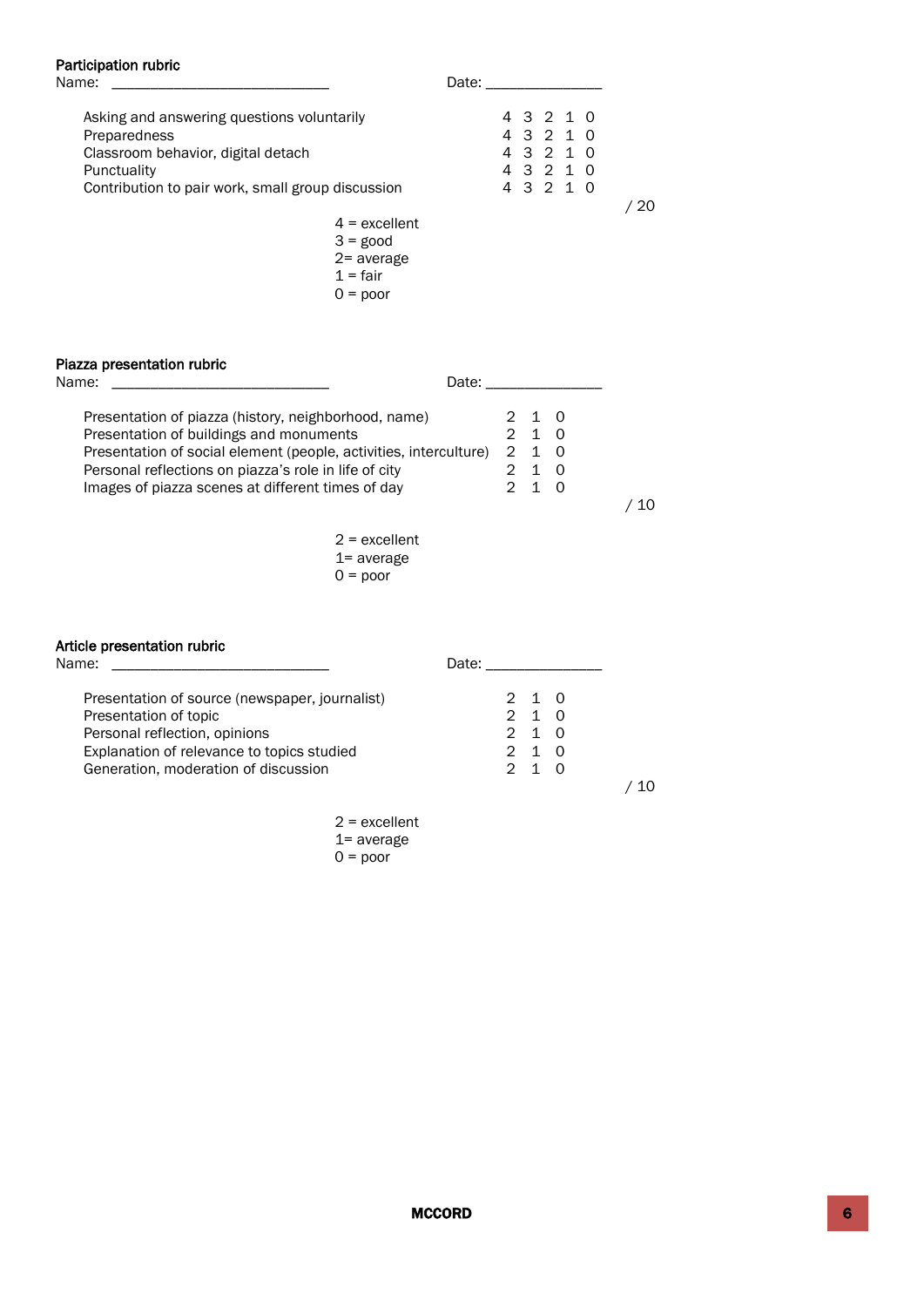# Weekly Course Schedule

# WEEK 1 Date

Lesson 1 / Culture and identity

Meeting time and venue: Classroom

In—class activity: Lecture and discussion, intercultural competency exercise

Overview of course, presentation of syllabus

Scenes from *Quando sei nato non puoi più nasconderti* (Marco Tullio Giordana, 2005) Assignments: Reading questions and journals

Readings: Huntington, "The clash of civilizations?" pp22-49

Cavalli, "Reflections on political culture and the 'Italian national character,'" pp119-135 *optional: Mammone and Veltri, "A 'sick man' in Europe," pp1-12*

#### WEEK 2 Date

Lesson 2 / Interculture

Meeting time and venue: Classroom

In—class activity: Lecture and discussion, intercultural competency exercise

Scenes from *Quando sei nato non puoi più nasconderti* (Marco Tullio Giordana, 2005) Assignments: Prepare cultural taxonomies for presentation Readings: Lustig and Koester, "Cultural patterns and communications: taxonomies," pp101-127

# WEEK 3 Date

Lesson 3 / Stereotypes and bias

Meeting time and venue: Classroom

In—class activity: Lecture and discussion

Group presentations – cultural taxonomies

Scenes from *Io sono Li* (Andrea Segre 2011)

Assignments: Reading questions and journals

Readings: Levy, "Racism, immigration and new identities in Italy," pp49-58 Avanza, "The Northern League and its 'innocuous' xenophobia," pp131-141 *optional: Gang, "Economic strain, education and attitudes towards foreigners in the European Union," pp177-188*

# WEEK 4 Date

Lesson 4 / Borders and fear Meeting time and venue: Classroom In—class activity: Lecture and discussion, intercultural competency exercise Scenes from *Terraferma* (Emanuele Crialese, 2011) Assignments: Reading questions and journals Readings: Vaisse, "Muslims in Europe: a short introduction," pp1-6 Castles et al, *The age of migration: international population movements in the modern world, pp1-20 optional: Sigona, "Everyday statelessness in Italy: status, rights, and camps," pp263-276*

# WEEK 5 Date

Lesson 5 / History of migration Meeting time and venue: Classroom In—class activity: Lecture and discussion, intercultural competency exercise Scenes from *Terraferma* (Emanuele Crialese, 2011) Assignment: Study for the midterm exam

# WEEK 6 Date

Lesson 6 / Midterm exam Meeting time and venue: Classroom Assignments: Reading questions and journals Readings: Tintori and Colucci, "From manpower to brain drain? Emigration and the Italian state, between past and present," pp37-45

WEEK 7 Date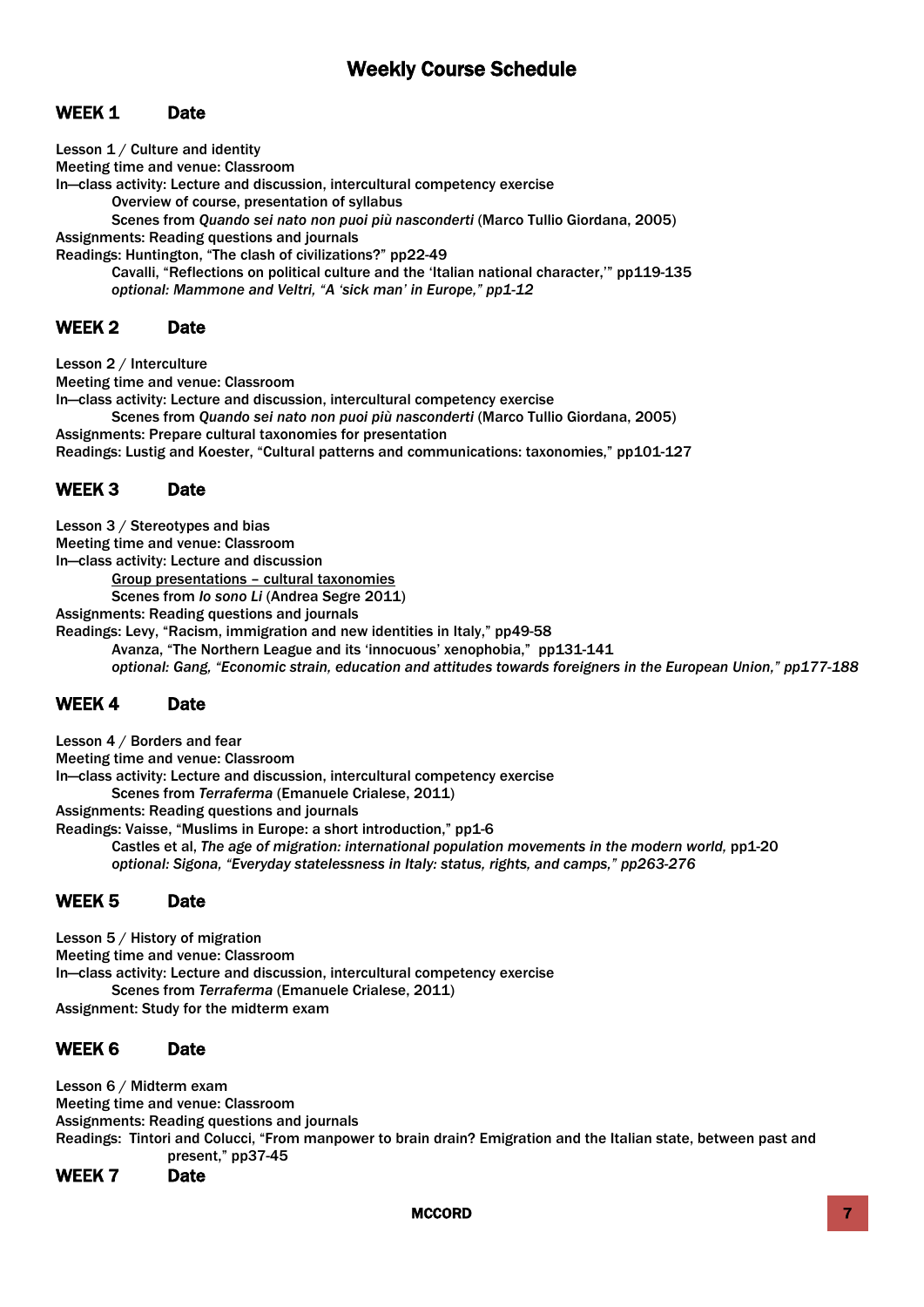# WEEK 8 Date

Lesson 7 / Italian migrants Meeting time and venue: Classroom In—class activity: Lecture and discussion, intercultural competency exercise Assignments: Reading questions and journals Scenes from *Lamerica* (Gianni Amelio, 1994)

Readings: Ambrosini, "Immigration in Italy: between economic acceptance and political rejection," pp175-192 Allievi, "Immigration and cultural pluralism in Italy: multiculturalism as a missing model," pp85-101

#### WEEK 9 Date

Lesson 8 / Immigration to Italy

Meeting time and venue: Classroom

In—class activity: Lecture and discussion, intercultural competency exercise

Scenes from the documentary, *A sud di Lampedusa* (Andrea Segre, 2006)

Assignments: Reading questions and journals

Readings: Monzini, "Sea-border crossings: the organization of irregular migration to Italy," pp163-181

Coluccello & Massey, "Out of Africa: the human trade between Libya and Lampedusa," pp77-89 *optional: Flahaux and De Haas, "African migration: trends, patterns, drivers," pp1-23*

#### WEEK 10 Date

Lesson 9 / Irregular immigration

Meeting time and venue: Classroom

In—class activity: Lecture and discussion, intercultural competency exercise

Scenes from the documentary, *Come un uomo sulla terra* (Andrea Segre, 2008)

Assignments: Prepare presentations on cultural communities

Readings: According to presentation group

- \*\*Aghatise, "Trafficking for prostitution in Italy: possible effects of government proposals for legalization of brothels," pp1126-1153
- \*\*Bordogna and Ornaghi, "The 'badanti' (informal carers) phenomenon in Italy: characteristics and peculiarities of access to the health care system," pp9-20
- \*\*Nelken, "Immigrant beach selling along the Italian Adriatic coast: de-constructing a social problem," pp297- 312
- \*\*Sigona, "Locating the 'Gypsy Problem.' The Roma in Italy: stereotyping, labelling and 'nomad camps,'" pp741- 753
- \*\*Chang, "20th century Chinese migration to Italy: the Chinese diaspora presence within European international migration," pp179-187

# WEEK 11 Date

Lesson 10 / Types of migrants Meeting time and venue: Classroom In—class activity: Lecture and discussion Group presentations – cultural communities Vu cumprà itinerant sellers Badanti carers Sex workers Roma communities Chinese communities Scenes from the documentary, *Il sangue verde* (Andrea Segre, 2010)

Assignments: Reading questions and journals

Readings: Crisp, "Refugees and the global politics of asylum," pp75-87

Zoysa, "Immigration: Europe and the USA – common cause or American exceptionalism?," pp261-283

#### WEEK 12 Date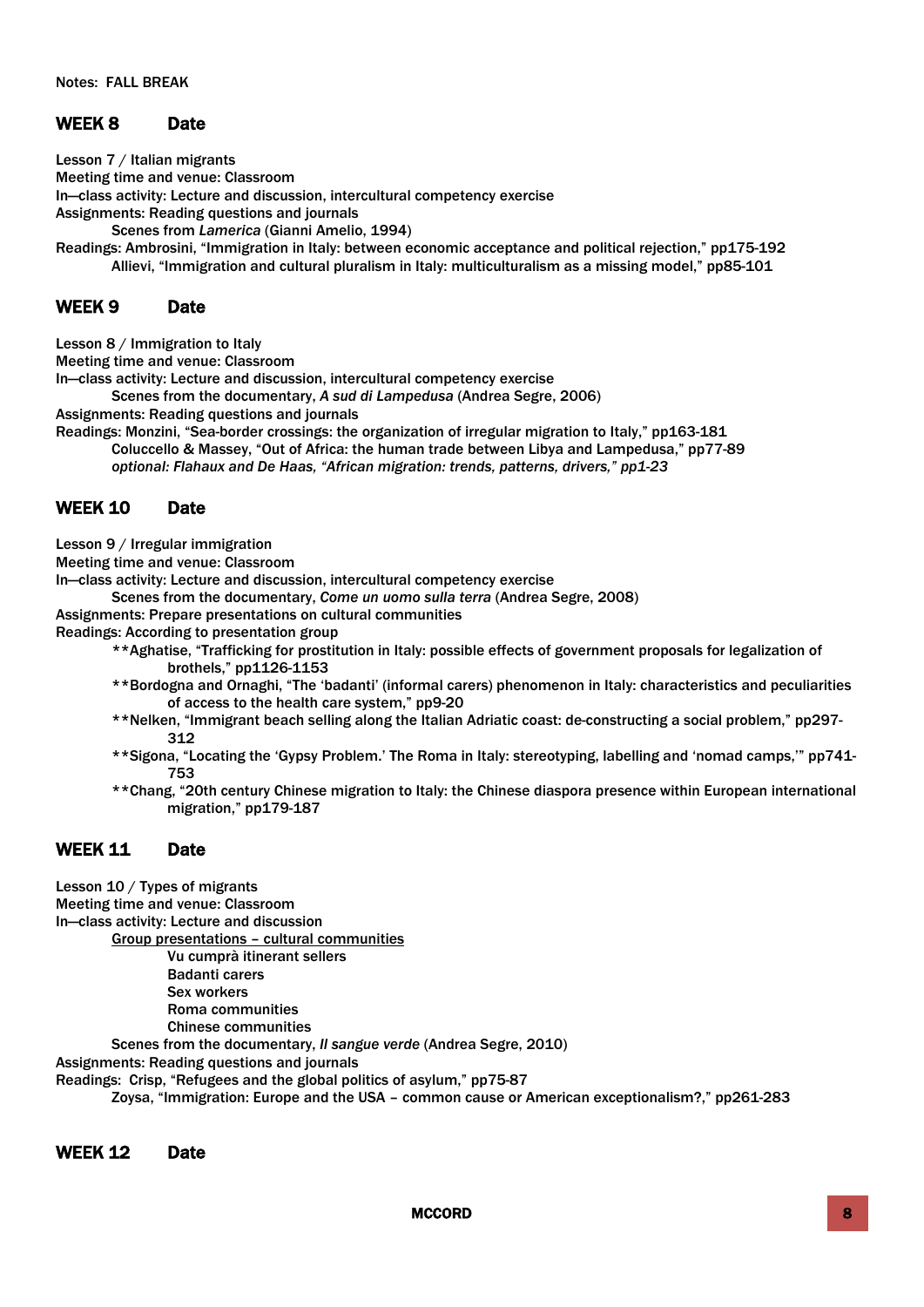Lesson 11 / Integration models

Meeting time and venue: Classroom

In—class activity: Lecture and discussion

Out—of—class activity: Visit to Anelli Mancanti migrant center

Assignments: Reading questions and journals

- Readings: Bianchi, "Italiani nuovi o nuova Italia? Citizenship and attitudes towards the second generation in contemporary Italy," pp321-331
	- Garau, "The Catholic Church, universal truth, and the debate on national identity and immigration: a new model of 'selective solidarity,'" pp158-167

# WEEK 13 Date

Lesson 12 / Second generation Italians Meeting time and venue: Classroom In—class activity: Lecture and small group discussion, review for final Scenes from the documentary *18 ius soli: the right to be Italian* Assignment: Study for the final exam

# WEEK 14 Date

Lesson 13 / Final exam Meeting time and venue: Classroom